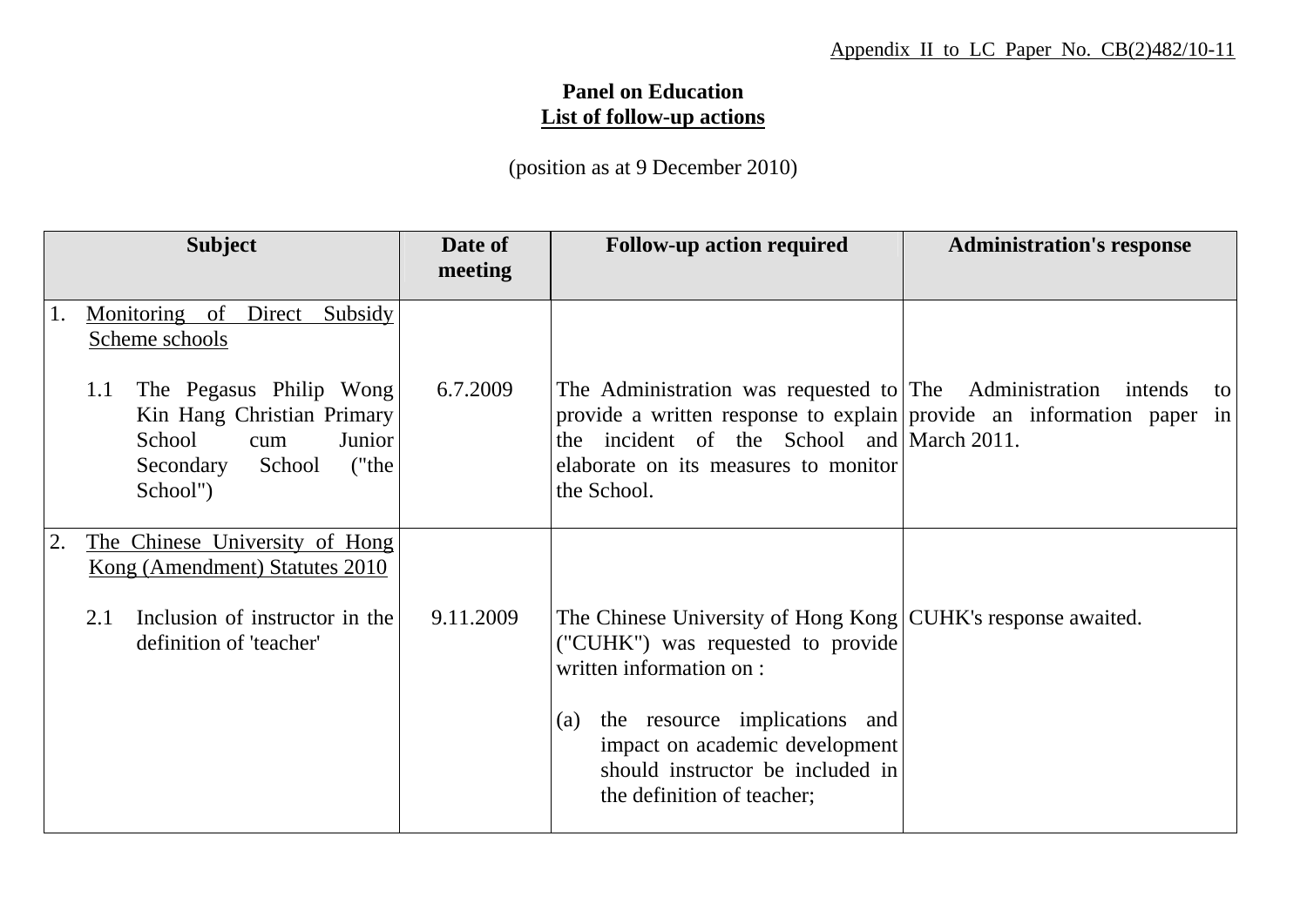| <b>Subject</b>                                                                                                                                | Date of   | <b>Follow-up action required</b>                                                                                                                                                                                                                                 | <b>Administration's response</b> |
|-----------------------------------------------------------------------------------------------------------------------------------------------|-----------|------------------------------------------------------------------------------------------------------------------------------------------------------------------------------------------------------------------------------------------------------------------|----------------------------------|
|                                                                                                                                               | meeting   |                                                                                                                                                                                                                                                                  |                                  |
|                                                                                                                                               |           | the terms and conditions of<br>(b)<br>service, scope<br>of work and<br>responsibilities,<br>remuneration,<br>etc. of teachers and instructors;<br>experiences<br>of<br>(c)<br>overseas<br>universities<br>in handling<br>the<br>different titles of teaching and |                                  |
| 2.2 Election of student members<br>to the reorganized Senate                                                                                  | 11.1.2010 | research staff; and<br>a chronology of events relating to<br>(d)<br>the proposal for reorganizing the<br>Senate, in particular concerning<br>members<br>student<br>in<br>the<br>reorganized Senate.                                                              |                                  |
| 3.<br>of<br>Review<br>the<br>Pre-primary<br><b>Education Voucher Scheme</b><br>3.1 Cost analysis of the operations<br>of kindergartens ("KG") | 8.2.2010  | The Administration was requested to Response awaited.<br>provide information concerning the<br>cost analysis of KG operations.                                                                                                                                   |                                  |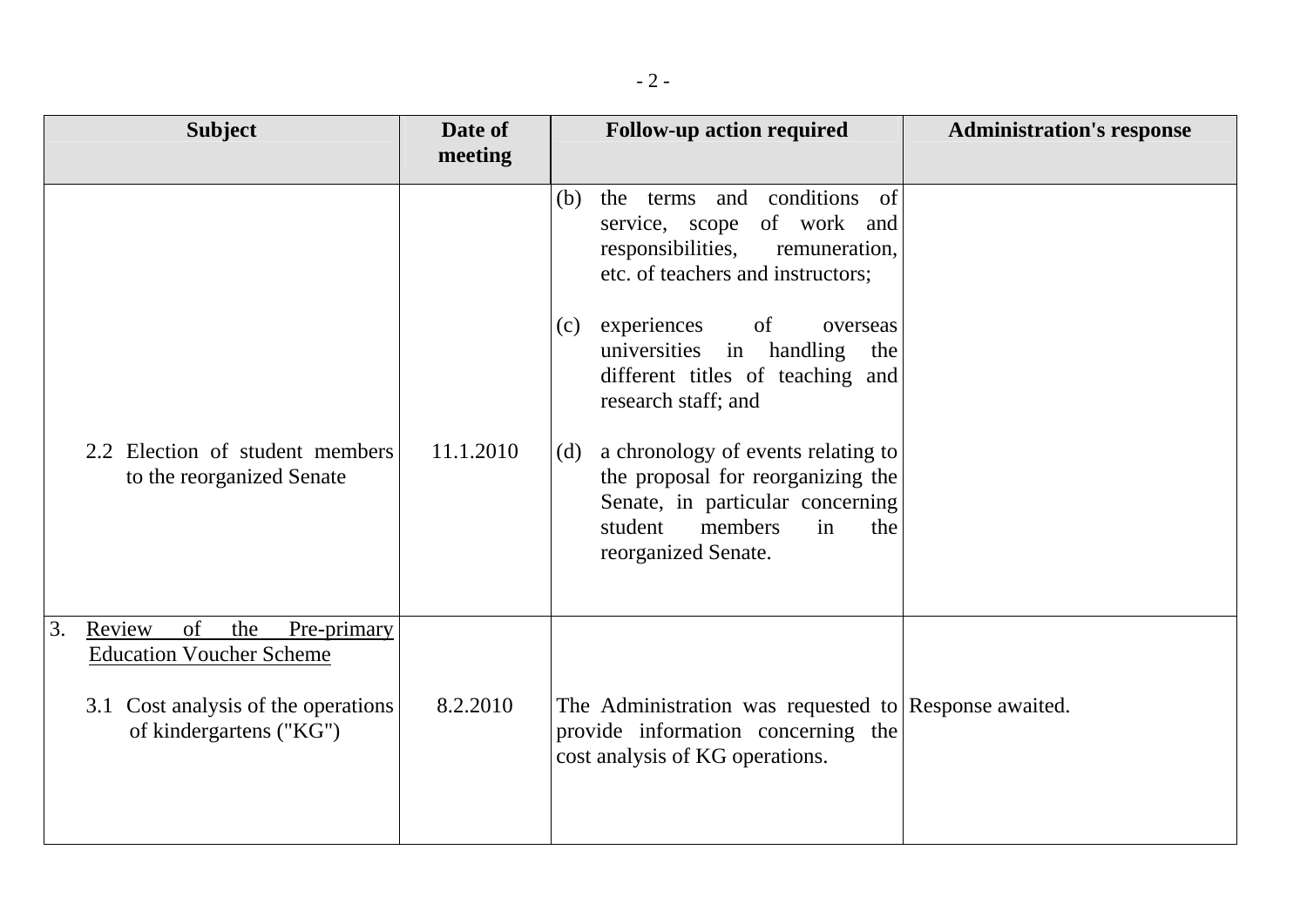| <b>Subject</b>                                                                                                                         | Date of<br>meeting | <b>Follow-up action required</b>                                                                                                                                                                                                                                                                                                                                                                                                                                                                                                                                                                                                                                                                                                  | <b>Administration's response</b> |
|----------------------------------------------------------------------------------------------------------------------------------------|--------------------|-----------------------------------------------------------------------------------------------------------------------------------------------------------------------------------------------------------------------------------------------------------------------------------------------------------------------------------------------------------------------------------------------------------------------------------------------------------------------------------------------------------------------------------------------------------------------------------------------------------------------------------------------------------------------------------------------------------------------------------|----------------------------------|
| Education<br>under<br>4.<br>matters<br>the<br>Framework Agreement on Hong<br>Kong/Guangdong<br>Co-operation<br>("Framework Agreement") | 14.6.2010          | The Administration was requested to Response awaited.<br>provide written information on -<br>(a) whether there were any student<br>autonomous organizations in the<br>institutions jointly run by Hong<br>Kong and the Mainland and<br>whether there were any elected<br>student representatives sitting on<br>the Councils of these institutions;<br>(b) the reasons why Chinese History<br>was not a compulsory subject in<br>secondary schools;<br>provision<br>on-board<br>$(c)$ the<br>of<br>clearance<br>for cross-boundary<br>students at the control points at<br>Lok Ma Chau and Shenzhen Bay;<br>(d) its response to the request to<br>convert a one-way road into a<br>two-way road at the Lo Wu<br>Control Point; and |                                  |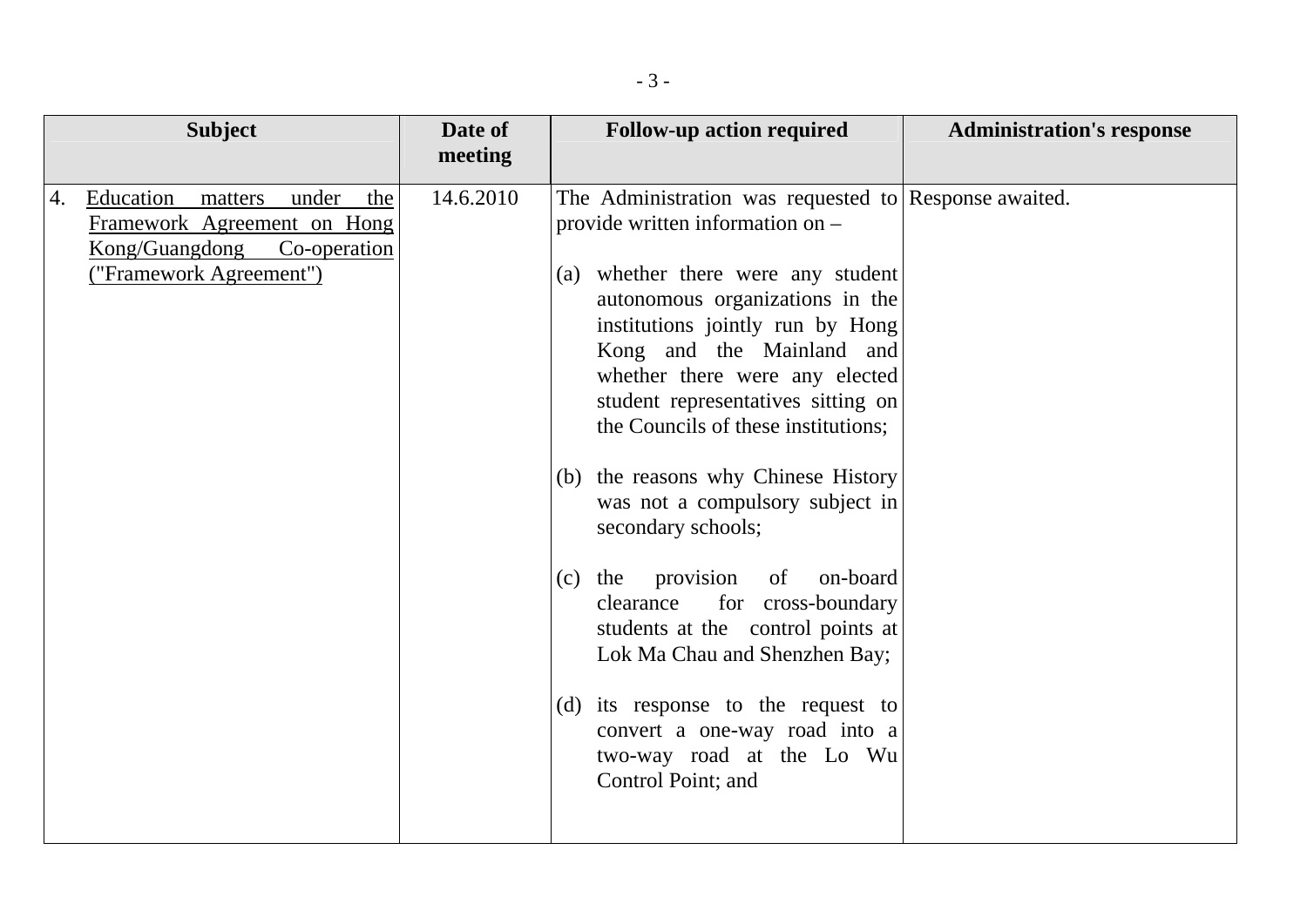|    | <b>Subject</b>                                                                                | Date of<br>meeting | <b>Follow-up action required</b>                                                                                                                                                                                                                                                                                                                                                                                           | <b>Administration's response</b>                                                                   |
|----|-----------------------------------------------------------------------------------------------|--------------------|----------------------------------------------------------------------------------------------------------------------------------------------------------------------------------------------------------------------------------------------------------------------------------------------------------------------------------------------------------------------------------------------------------------------------|----------------------------------------------------------------------------------------------------|
|    |                                                                                               |                    | of<br>recognition<br>academic<br>(e)<br>qualifications of the collaborative<br>programmes under the Framework<br>Agreement.                                                                                                                                                                                                                                                                                                |                                                                                                    |
| 5. | Education for students with special<br>educational needs                                      | 14.6.2010          | The Administration was requested to The Administration's response was<br>provide<br>written<br>$concerning -$<br>the number of visually impaired<br>(a)<br>pre-school children;<br>the number of students with<br>(b)<br>intellectual disability who were<br>waiting for sheltered workshops<br>and hostels; and<br>the services provided by the<br>(c)<br>special child care centres of the<br>Social Welfare Department. | information circulated to members vide LC<br>Paper No. $CB(2)468/10-11(01)$ on<br>6 December 2010. |
| 6. | of<br>Grievance<br>procedures<br>the<br>University<br>Grants<br>Committee-funded institutions | 12.7.2010          | The University<br>Grants Committee Response awaited.<br>("UGC")-funded<br>institutions<br>was<br>requested to provide –                                                                                                                                                                                                                                                                                                    |                                                                                                    |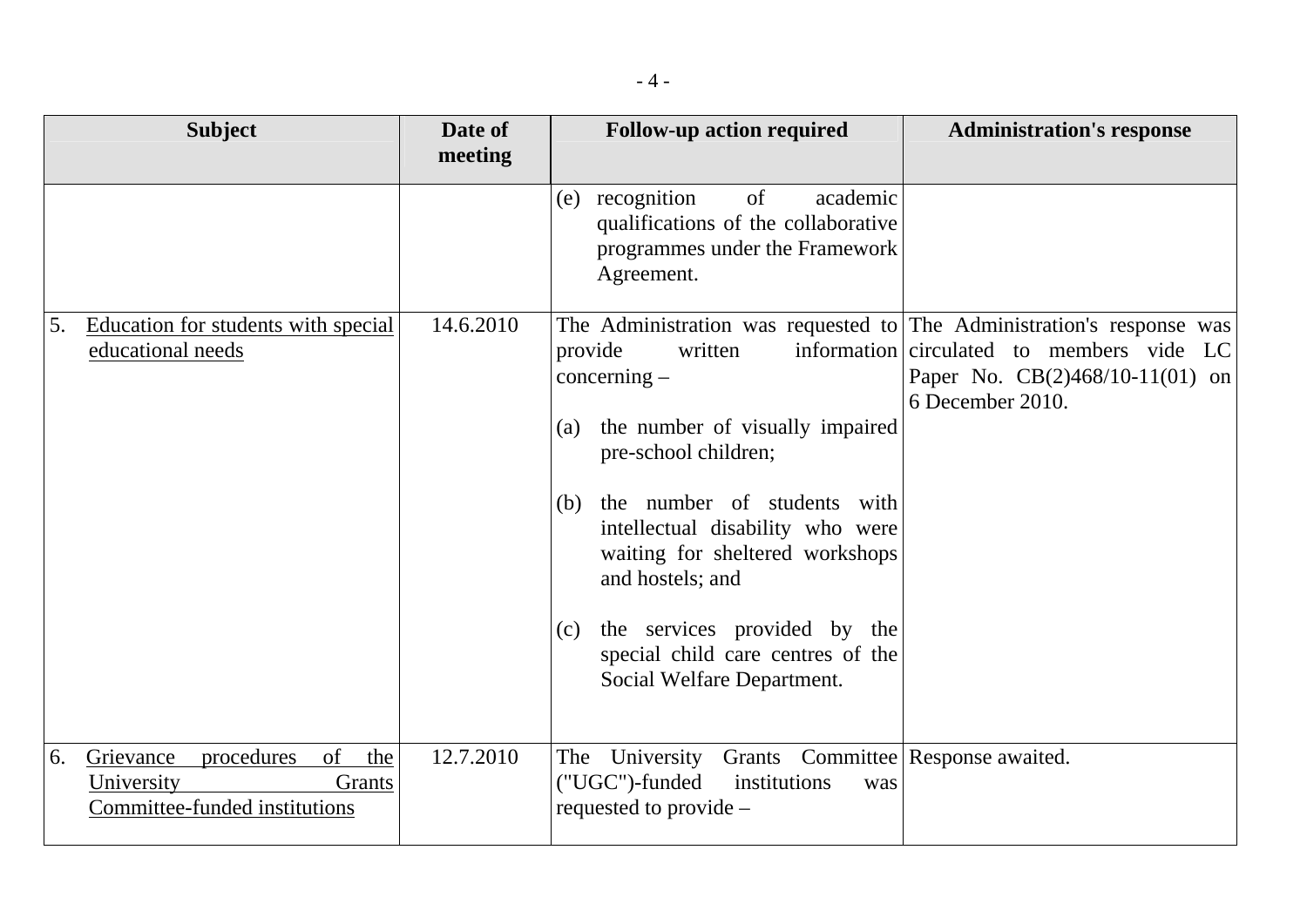| <b>Subject</b>                                                                                                                               | Date of                         | <b>Follow-up action required</b>                                                                                                                                                                                                                                                                                                                                 | <b>Administration's response</b> |
|----------------------------------------------------------------------------------------------------------------------------------------------|---------------------------------|------------------------------------------------------------------------------------------------------------------------------------------------------------------------------------------------------------------------------------------------------------------------------------------------------------------------------------------------------------------|----------------------------------|
|                                                                                                                                              | meeting                         |                                                                                                                                                                                                                                                                                                                                                                  |                                  |
|                                                                                                                                              |                                 | an update of the institutions'<br>(a)<br>UGC's<br>the<br>responses<br>to<br>recommendations; and<br>an updated complaint/grievance<br>(b)<br>handling flow charts of individual<br>institutions.                                                                                                                                                                 |                                  |
| of<br>7.<br>Progress<br>the<br>report<br>implementation<br>$\Omega$<br>the<br><b>New</b><br>Academic Structure and Liberal<br>Studies ("LS") | 12.7.2010<br>$\&$<br>14.10.2010 | The Administration and the Hong Response awaited.<br>Kong Examinations and Assessment<br>Authority were requested to provide<br>written information on $-$<br>how LS examination papers were<br>(a)<br>marked and some sample LS<br>examination papers with good or<br>bad grades;<br>mechanism<br>adopted<br>$(b)$ the<br>by<br>universities<br>Mainland<br>for |                                  |
|                                                                                                                                              |                                 | admitting Hong Kong students;<br>and<br>a formal response to the requests<br>(c)<br>of Hong Kong Liberal Studies                                                                                                                                                                                                                                                 |                                  |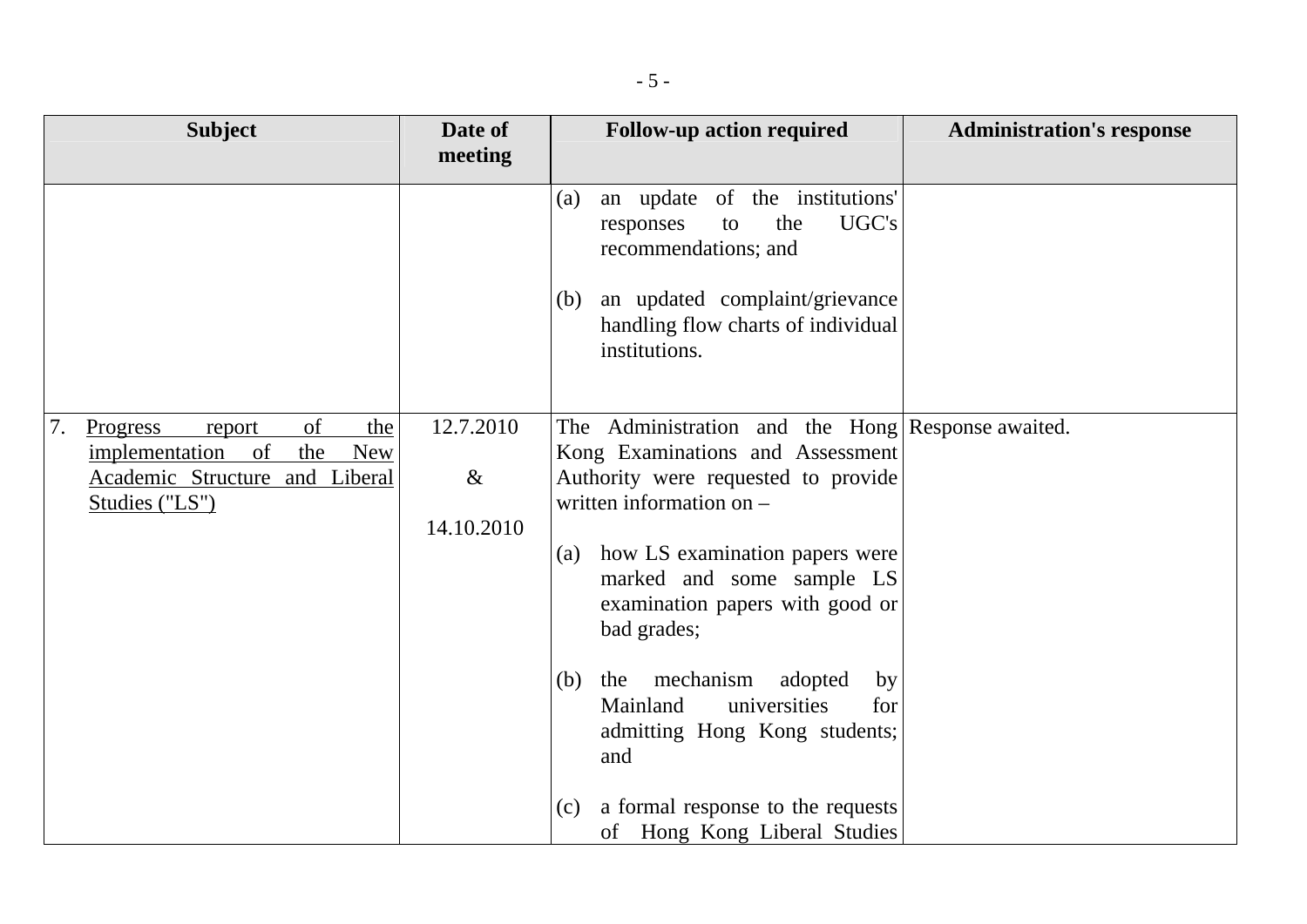|    | <b>Subject</b>                                           | Date of<br>meeting | <b>Follow-up action required</b>                                                                                                                                                                                                                                                                           | <b>Administration's response</b>                                   |
|----|----------------------------------------------------------|--------------------|------------------------------------------------------------------------------------------------------------------------------------------------------------------------------------------------------------------------------------------------------------------------------------------------------------|--------------------------------------------------------------------|
|    |                                                          |                    | Teachers' Association.                                                                                                                                                                                                                                                                                     |                                                                    |
| 8. | Items for discussion in 2010-2011<br>session             | 14.10.2010         | The Administration was requested to The Administration's response was<br>provide written information on -                                                                                                                                                                                                  | circulated to members vide LC<br>Paper No. $CB(2)235/10-11(01)$ on |
|    | 8.1 Publicly<br>funded<br>first-year-first-degree places |                    | details of the proposed increase 8 November 2010.<br>(a)<br>publicly<br>the<br>funded<br>of<br>first-year-first-degree places to<br>the<br>15 000 from<br>2012-2013<br>academic year including the<br>progressive<br>doubling<br>of<br>articulation places to 4 000 each<br>year for sub-degree graduates; |                                                                    |
|    | 8.2 Comprehensive<br>Student<br><b>Guidance Service</b>  |                    | a review on the manning ratio of<br>(b)<br>student guidance personnel under<br>Comprehensive<br>Student<br>the<br>Guidance<br>Service<br>and<br>the<br>provision and procurement of the<br>service;                                                                                                        |                                                                    |
|    | 8.3 Graduate teacher posts                               |                    | the number of graduate teachers<br>(c)<br>not taking up graduate teaching<br>posts in public sector schools, and<br>the measures to resolve the<br>problem; and                                                                                                                                            |                                                                    |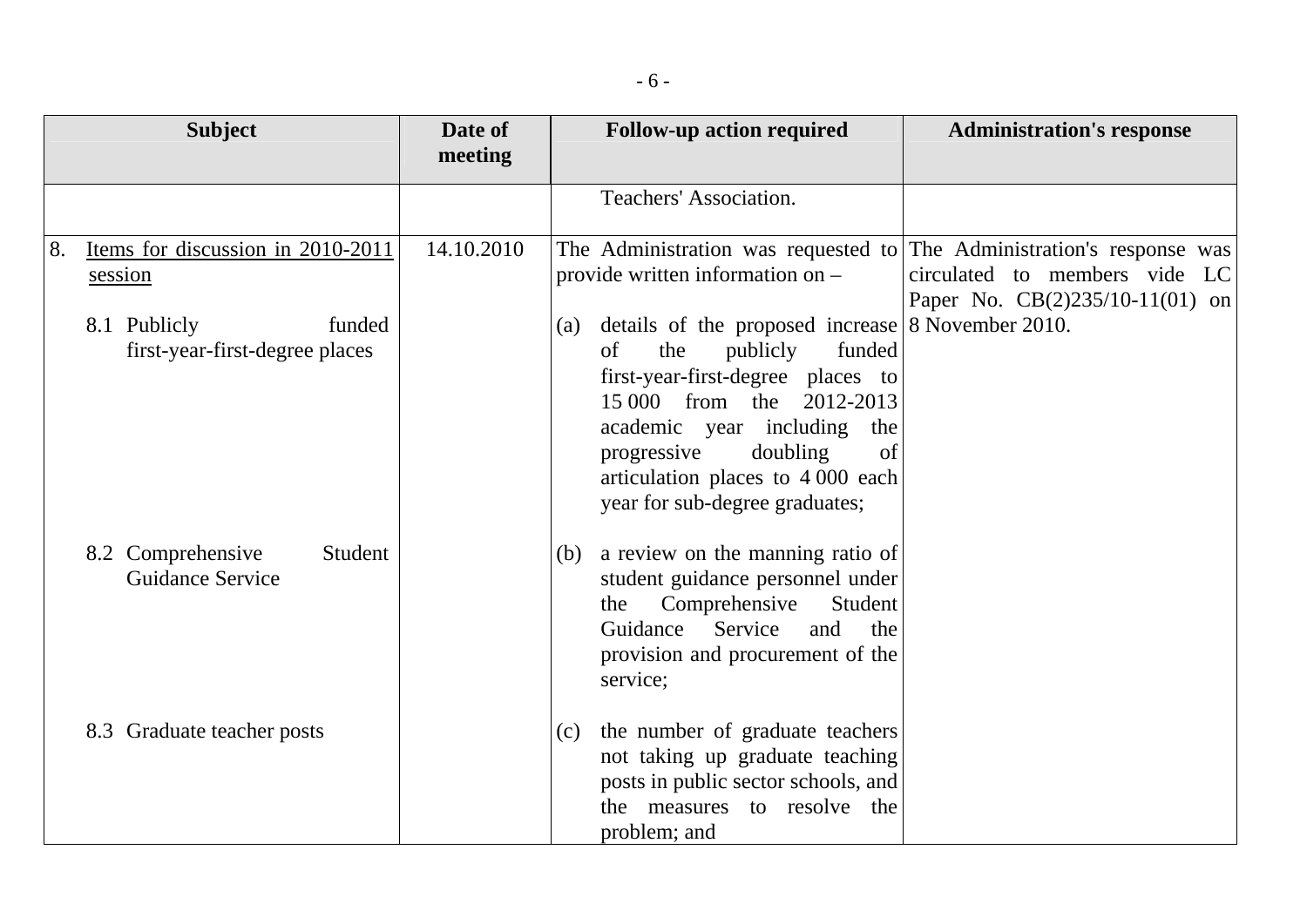|                                                            | <b>Subject</b>                                                     | Date of    | <b>Follow-up action required</b>                                                                                                                                                                                                                                                                                                          | <b>Administration's response</b> |
|------------------------------------------------------------|--------------------------------------------------------------------|------------|-------------------------------------------------------------------------------------------------------------------------------------------------------------------------------------------------------------------------------------------------------------------------------------------------------------------------------------------|----------------------------------|
|                                                            |                                                                    | meeting    |                                                                                                                                                                                                                                                                                                                                           |                                  |
| 8.4 New arrivals<br>minorities                             | ethnic<br>and                                                      |            | details of the enhanced provision<br>(d)<br>of services on the education arena<br>for new arrivals and ethnic<br>minorities.                                                                                                                                                                                                              |                                  |
| 9.<br>Briefing by<br>Education<br>Executive's<br>2010-2011 | the<br>Secretary<br>for<br>the<br>Chief<br>on<br>Policy<br>Address | 21.10.2010 | The Administration was requested to Response awaited.<br>provide written information on -                                                                                                                                                                                                                                                 |                                  |
| 9.1                                                        | National education                                                 |            | the reasons for developing an<br>(a)<br>independent subject on "moral<br>and national education" in place<br>curriculum<br>the<br>existing<br><sub>of</sub><br>framework for "moral and civic<br>education" and the details of the<br>new subject including its content,<br>methods<br>assessment<br>and<br>timetable for implementation; |                                  |
| 9.2                                                        | <b>Autistic students</b>                                           |            | the number of autistic students<br>(b)<br>and the assistance provided to<br>these students; and                                                                                                                                                                                                                                           |                                  |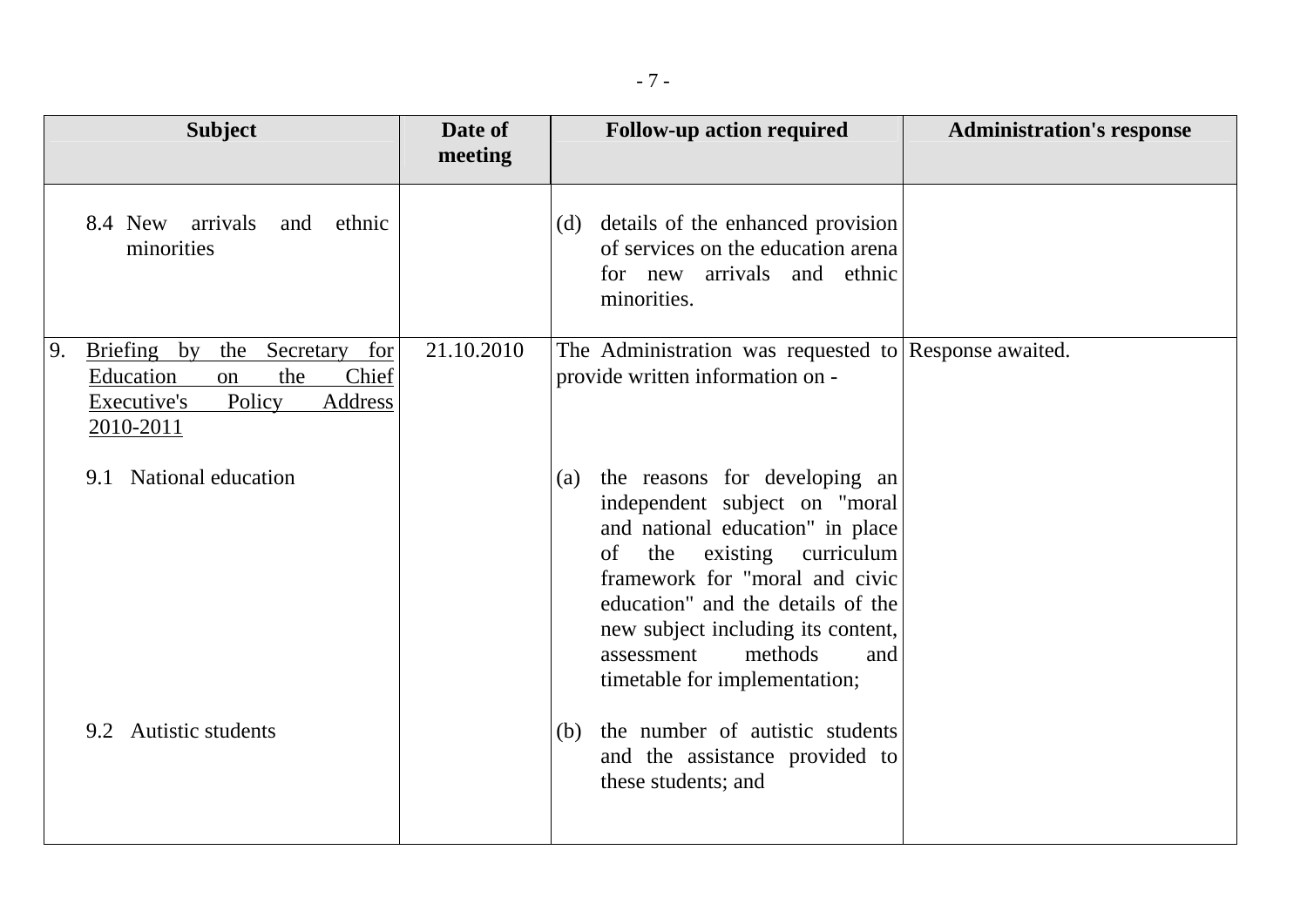| <b>Subject</b>                                                                                                                                                                                                                                                                                                                                                                | Date of   | <b>Follow-up action required</b>                                                                                                                                                                                                                                                                                 | <b>Administration's response</b>                      |
|-------------------------------------------------------------------------------------------------------------------------------------------------------------------------------------------------------------------------------------------------------------------------------------------------------------------------------------------------------------------------------|-----------|------------------------------------------------------------------------------------------------------------------------------------------------------------------------------------------------------------------------------------------------------------------------------------------------------------------|-------------------------------------------------------|
|                                                                                                                                                                                                                                                                                                                                                                               | meeting   |                                                                                                                                                                                                                                                                                                                  |                                                       |
| 9.3 Assistance<br>to<br>under-privileged students                                                                                                                                                                                                                                                                                                                             |           | details of the assistance provided<br>(c)<br>for under-privileged students to<br>attend extra-curricular activities.                                                                                                                                                                                             |                                                       |
| 10. Reprovisioning of Choi Hung<br>Estate Catholic Secondary School<br>to new premises                                                                                                                                                                                                                                                                                        | 8.11.2010 | The Administration was requested to The Administration's response was<br>advise when reprovisioning of Choi circulated to members vide LC<br>Hung Estate Catholic Secondary Paper No. CB(2)454/10-11(01) on<br>School to new premises would be 6 December 2010.<br>ready.                                        |                                                       |
| 11. Grant to support the Hong Kong<br>Examinations and<br>Assessment<br>("HKEAA")<br><b>Authority</b><br>for<br>continual rental<br>of onscreen<br>marking centre on Hong Kong<br>Island, and for running the Hong<br>Kong Certificate of Education<br>Examination and the Hong Kong<br>Advanced Level Examination for<br>private candidates in 2011 and<br>2013 respectively | 8.11.2010 | The Administration was requested to The Administration's response was<br>provide written information on the circulated to members vide $LC$<br>site/vacant<br>HKEAA and onscreen marking centres 23 November 2010.<br>in the past few years, and the income<br>of rechecking/remarking cases in<br>recent years. | premises search for Paper No. $CB(2)374/10-11(01)$ on |